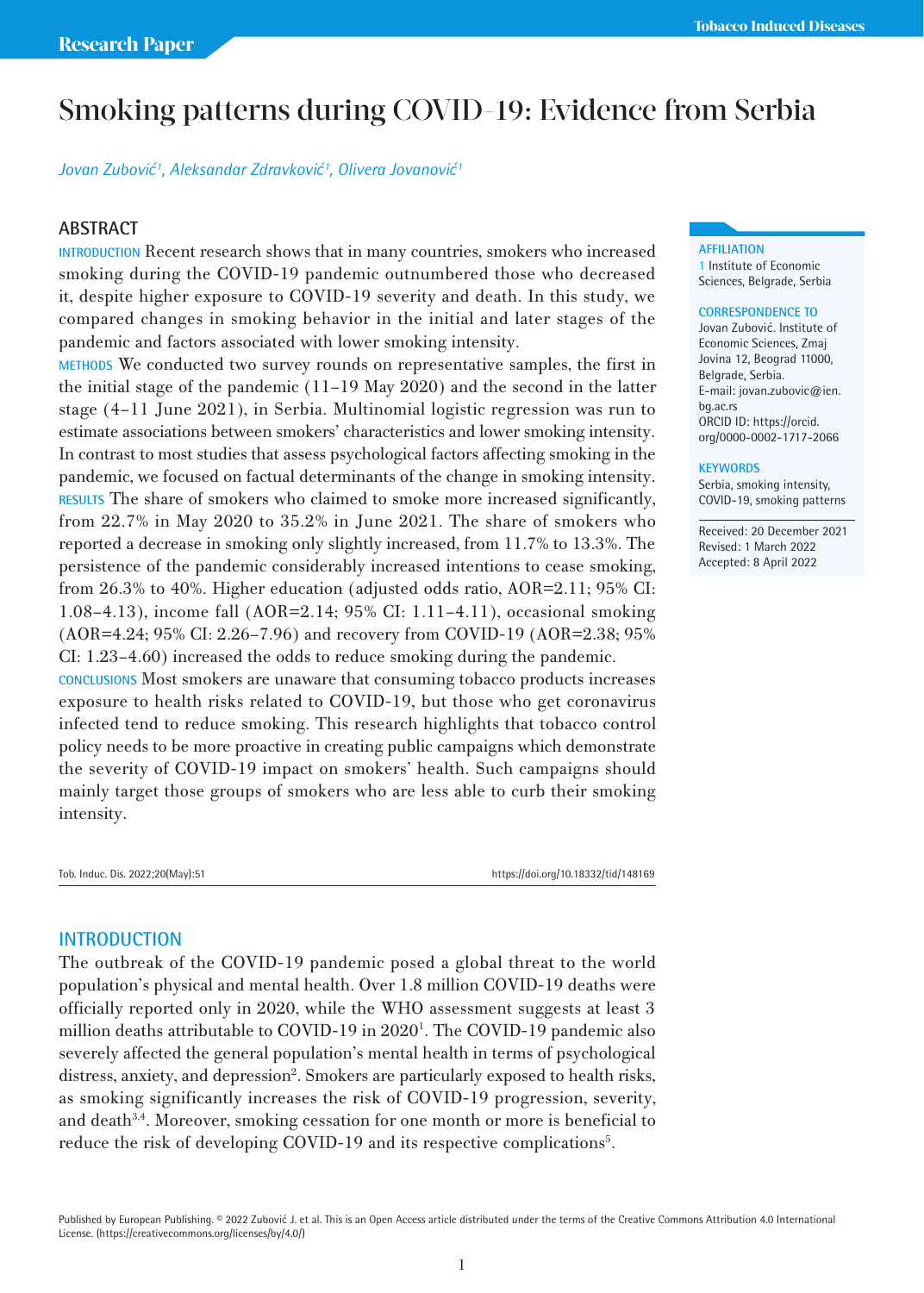Despite higher health risks, smokers who started, relapsed, or increased smoking during the pandemic outnumbered those who reduced or quit smoking in many countries, especially in high-income countries $6-13$ . The studies on smoking behavior in lowand-middle-income countries during the pandemic are not so numerous, and outcomes are mixed: both net decrease<sup>14,15</sup> and increase<sup>16-18</sup> in smoking intensity are reported. Even in those countries where overall improvement in smoking behavior is documented, a significant share of smokers increased tobacco consumption. It is a matter of particular concern, as the duration of the pandemic is unknown and whether the end of the pandemic will contribute to the decline in smoking intensity.

The existing research on the change in smoking habits during the COVID-19 pandemic predominantly focused on the psychological factors associated with the shift in consumption of tobacco products and intentions to quit smoking. The empirical studies identified a wide range of stress-related psychological aspects to be associated with higher consumption of tobacco products, such as deterioration of mental health<sup>19</sup>, anxiety and depression<sup>7,12</sup>, loneliness and isolation<sup>8,16</sup>, concerns for someone else's health<sup>12</sup>, or boredom<sup>6,10,11</sup>. Overall, there is strong empirical evidence that higher psychological distress and worsening psychological well-being are to blame for the higher intensity of smoking, especially in those countries that experienced harsh lockdowns. On the other hand, health concerns almost uniformly appear as the primary factor for reduced smoking or smoking  $c$ essation<sup>14,20,21</sup>.

In Serbia, the prevalence of tobacco use has been among the highest in Europe, even before the pandemic. This study aims to explore: 1) dynamic aspects of changes in smoking behavior regarding the initial and the later stage of the COVID-19 pandemic, and 2) factors associated with the overall decrease in smoking intensity during the COVID-19 pandemic.

### **METHODS**

### **Study design**

We applied multiple cross-sectional studies, based on two rounds of the survey on independent representative samples of the Serbian adult population aged 18–65 years, including smokers and non-smokers. We collected data through a telephone survey, being the most convenient way to examine participants under social distancing conditions. The 2020 survey (N=1002) was conducted 11–19 May 2020, several days after the government of Serbia initiated a lockdown to impede the spread of the COVID-19 virus. The  $2021$  survey  $(N=1402)$ was conducted 4–11 June 2021, when most of the population got used to living in pandemic conditions. Participation in the survey was voluntary and anonymous, and personal data were collected and processed in line with GDPR provisions.

### **Measures and variables**

The questionnaire is based on the survey of tobacco products consumption in Southeastern Europe<sup>22</sup>, which was implemented in cooperation with the University of Illinois Chicago as a component of the project 'Accelerating Progress on Effective Tobacco Tax Policies in Low-and Middle-Income Countries'. The original questionnaire was modified to reflect the impact of the pandemic on subjects' characteristics and smoking behavior.

The questionnaire used in the 2020 survey collected information on the subjects' sociodemographic, financial and smoking characteristics, focusing on the change in smoking habits and economic well-being. A detailed explanation of the variables and metrics used in the first survey round has been published<sup>18</sup>. The questionnaire used in the 2021 survey was extended to collect information on health issues related to COVID-19, including vaccination status, personal recovery from COVID-19 and coronavirus infection cases among the household members. It is essential to mention that due to the multiple cross-sectional nature of the study, it was not possible to measure variables at the level of individual participants. Therefore, all variables are estimated at the aggregate level, separately for 2020 and 2021.

### **Statistical analysis**

Statistical analysis contains descriptive analysis and logistic regression. Descriptive statistics were used to present the current smokers' characteristics and smoking habits separately for 2020 and 2021. We only consider changes in smoking behavior at the aggregate level, directly comparing descriptive statistics for 2020 and 2021.

Multinomial logistic regression was run to estimate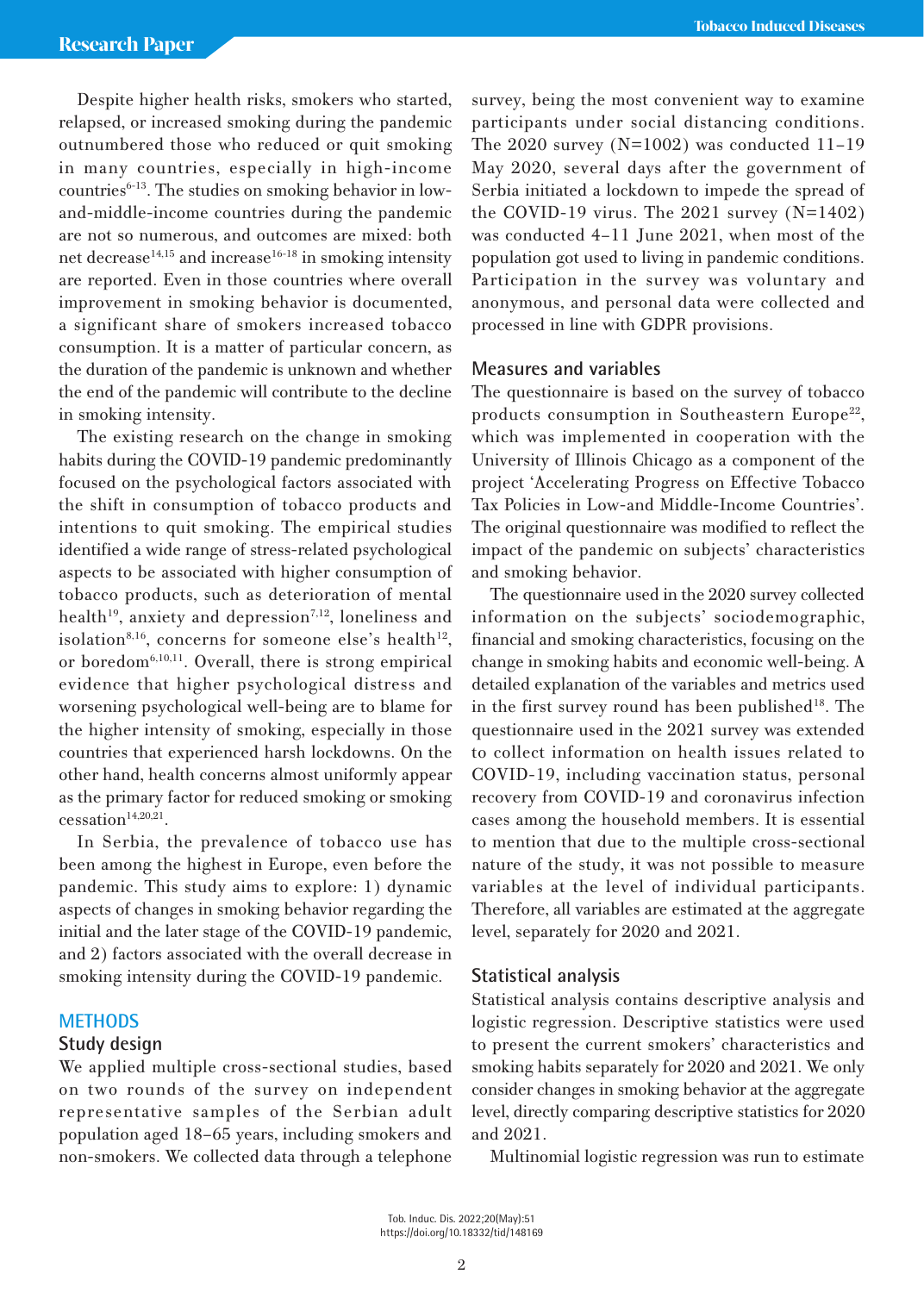associations between smokers' characteristics (predictors) and changes in smoking intensity (dependent). The regression is solely based on the participants in the 2021 survey who were smokers. We could not run the regression for the dataset collected in the 2020 survey since information on some predictors was unavailable at the initial pandemic stage (for instance, vaccination status). The change in smoking intensity was simply measured by the question: 'Do you smoke more/same/less than before the pandemic?'. We merged the response options 'smoke more' and 'smoke same' as we are particularly interested in factors associated with lower smoking intensity. The logistic regression results are presented as odds ratios (ORs) with 95% confidence intervals (CIs). A p<0.05 indicates statistical significance. The Stata version 16.0 was used to conduct the statistical analysis.

# **RESULTS**

# **Baseline characteristics**

Table 1 presents baseline characteristics of the current smokers' baseline characteristics in the 2021 survey. The share of current smokers in the total sample is 40.1% (n=562). Female smokers were almost half (49.5%) of current smokers. Most of the smokers were aged 45–65 years (44.3%), tertiary educated (52.3%), full-time employed (62%) and lived in urban areas (60.7%). The number of unvaccinated smokers (51.1%) slightly exceeds vaccinated, whereas 29% of the total smokers recovered from COVID-19. The vast majority of the smokers (69.9%) lived in a household wherein at least one more member is a smoker, while 42.9% reported at least one household member infected by COVID-19. Around one-third of the smokers claimed higher spending on tobacco products since the pandemic (35.2%), more than those who reported higher spending on alcoholic beverages  $(12.6\%)$ .

When 2021 descriptive statistics on current smokers are compared to the 2020 survey, several changes in smoking habits are observed. The share of smokers who claimed to smoke more increased from 22.7% to 35.2%; 13.3% of the smokers reported a lower smoking intensity, slightly higher than 11.7% reported in 2020. Overall, the 2021 survey round results indicate a higher smoking intensity since the pandemic. On the other hand, the persistence of the pandemic motivated smokers to think about quitting smoking, as the intentions to cease smoking considerably increased from 26.3% to 40%. The other positive aspect is the decline of everyday smokers from 84.6% to 80.3%. The consumption structure of tobacco products mostly remained stable.

# **The associations between characteristics of smokers and change in intensity of tobacco products consumption**

Table 2 shows the multinomial logistic regression results examining the associations between change in intensity of tobacco products consumption and characteristics of smokers in 2021. Two of the characteristics presented in Table 1 were not included in the regression model: spending on tobacco products since the COVID-19 pandemic and intention to cease smoking since the COVID-19 pandemic. The former was not included as causality is running from the intensity of smoking to spending on tobacco consumption. The latter was not included as it captures forward-looking intentions.

The adjusted odds ratios (AORs) indicate that six out of thirteen characteristics (Table 2) included in the logistic model are associated with lower intensity of tobacco products consumption. Among sociodemographic traits, gender, employment status, and type of settlement do not appear associated with smoking intensity. Smokers with tertiary education were two-times more likely to smoke less during the pandemic (AOR=2.11; 95% CI: 1.08–4.13, p<0.05). Regarding age, the odds to smoke less were lower in the group of smokers aged 25–34 years relative to the group of younger smokers (aged 18–24 years) being the reference category (AOR=0.37; 95% CI:  $0.13-0.99$ ,  $p<0.05$ ).

Variables depicting a change in the level and structure of the income of the Serbian smokers appear associated with lower smoking intensity. The smokers who suffered income fall during the pandemic were two-times as likely to smoke less (AOR=2.14; 95% CI:  $1.11-4.11$ ,  $p<0.05$ ). An increase in spending on alcoholic beverages considerably declines the odds of lower smoking intensity (AOR=0.22; 95% CI: 0.08– 0.59, p<0.01), indicating that consumption of alcohol and tobacco covariates in the same direction. Amidst health issues, vaccination and facing COVID-19 among household members did not affect the odds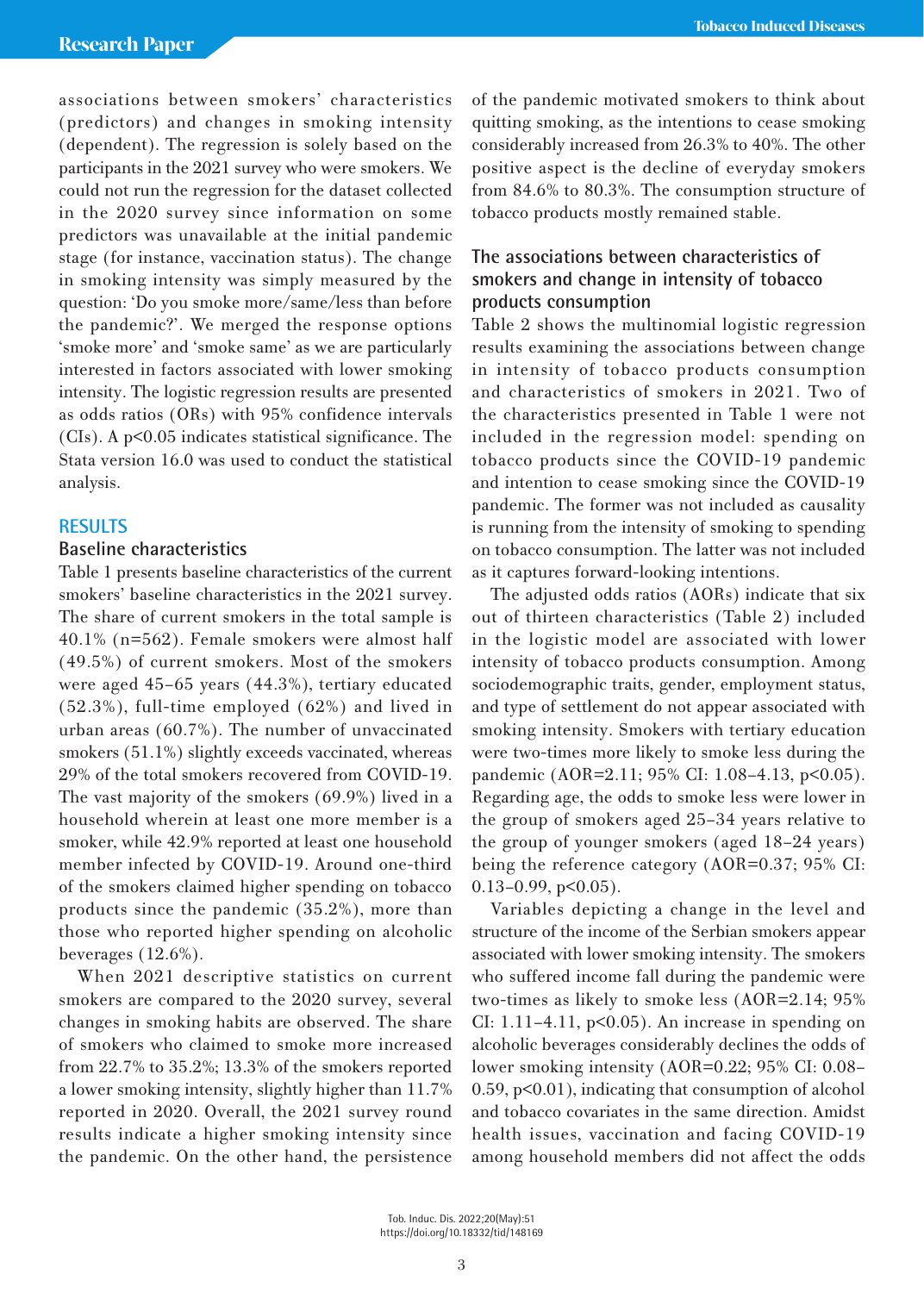# Table 1. Characteristics of Serbian smokers

| <b>Characteristics</b>                               | <b>Categories</b>                | 2020<br>$n(\%)$ | 2021<br>$n(\%)$ |
|------------------------------------------------------|----------------------------------|-----------------|-----------------|
| Total, n                                             |                                  | 420             | 562             |
| Sociodemographic                                     |                                  |                 |                 |
| Gender                                               | Female                           | 217 (52.9)      | 278 (49.5)      |
|                                                      | Male                             | 193 (47.1)      | 284 (50.5)      |
| Age (years)                                          | $18 - 24$                        | 45 (10.9)       | 65 (11.5)       |
|                                                      | $25 - 34$                        | 81 (19.8)       | 124 (22.1)      |
|                                                      | $35 - 44$                        | 90 (22.0)       | 124 (22.1)      |
|                                                      | $45 - 65$                        | 194 (47.3)      | 249 (44.3)      |
| <b>Education level</b>                               | Secondary or less                | 254 (61.9)      | 265 (47.7)      |
|                                                      | Tertiary                         | 156 (38.1)      | 290 (52.3)      |
| Type of settlement                                   | Rural                            | 119 (29.0)      | 221 (39.3)      |
|                                                      | Urban                            | 291 (71.0)      | 341 (60.7)      |
| Employment status                                    | Full-time                        | 205 (50.9)      | 341 (62.0)      |
|                                                      | Part-time                        | 43 (10.7)       | 55 (10.0)       |
|                                                      | Unemployed/out of labor<br>force | 155 (38.5)      | 154 (28.0)      |
| Financial                                            |                                  |                 |                 |
| Income change since COVID-19 pandemic                | Higher or same                   | 235(57.6)       | 375 (66.7)      |
|                                                      | Lower                            | 173 (42.4)      | 187 (33.3)      |
| Spending on tobacco products since the COVID-19      | Less or same                     | N/A             | 364 (64.8)      |
| pandemic                                             | More                             | N/A             | 198 (35.2)      |
| Spending on alcoholic beverages since the COVID-19   | Less or same/no expenses         | N/A             | 491 (87.4)      |
| pandemic                                             | More                             | N/A             | 71 (12.6)       |
| <b>Tobacco consumption</b>                           |                                  |                 |                 |
| Smoking frequency                                    | Regular                          | 347 (84.6)      | 451 (80.3)      |
|                                                      | Occasional                       | 63 (15.4)       | 111 (19.7)      |
| Tobacco product consumed                             | Cigarettes                       | 335 (81.7)      | 458 (81.5)      |
|                                                      | Tobacco (cut)                    | 57 (13.9)       | 63 (11.2)       |
|                                                      | Other                            | 18(4.4)         | 41(7.3)         |
| At least one more household member is a smoker       | <b>No</b>                        | N/A             | 169 (30.1)      |
|                                                      | Yes                              | N/A             | 393 (69.9)      |
| The intensity of smoking since the COVID-19 pandemic | Less than before                 | 48 (11.7)       | 74 (13.3)       |
|                                                      | Same as before                   | 268 (65.5)      | 336 (51.4)      |
|                                                      | More than before                 | 93 (22.7)       | 152 (35.2)      |
| Intention to cease smoking since the COVID-19        | No                               | 302 (73.7)      | 337 (60.0)      |
| pandemic                                             | Yes                              | 108 (26.3)      | 225 (40.0)      |
| Health                                               |                                  |                 |                 |
| Vaccinated                                           | No                               | N/A             | 287 (51.1)      |
|                                                      | Yes                              | N/A             | 275 (48.9)      |
| Recovered from COVID-19                              | No                               | N/A             | 399 (71.0)      |
|                                                      | Yes                              | N/A             | 163 (29.0)      |
| At least one household member infected by the        | No                               | N/A             | 321 (57.1)      |
| COVID-19                                             | Yes                              | N/A             | 241 (42.9)      |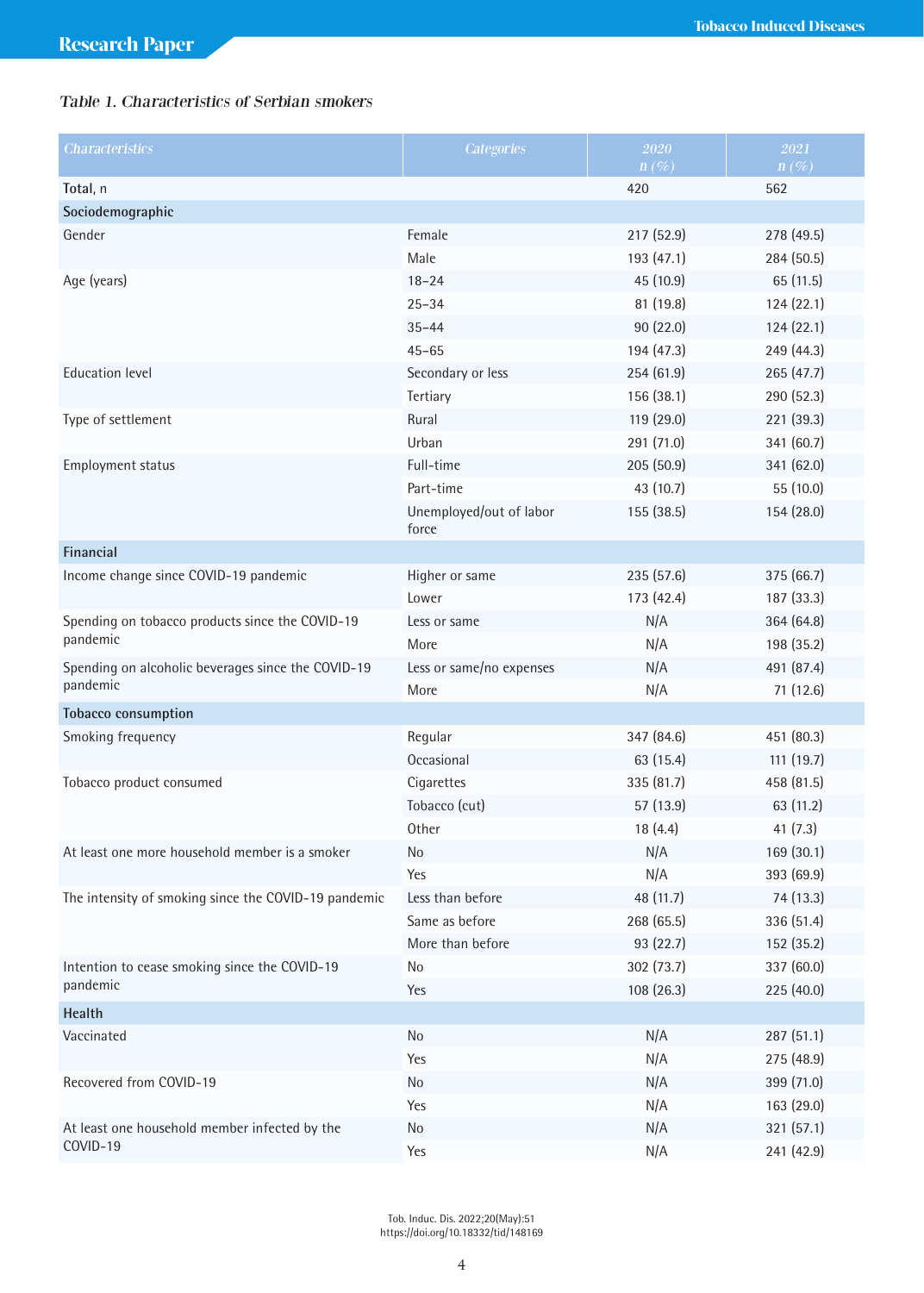Table 2. Factors identified with reporting to smoke less during the pandemic, logistic regression results, 2021 survey, Serbia

| Variable                                                       | Category                           | OR $(95\% \text{ CI})$   | AOR (95% CI)             |
|----------------------------------------------------------------|------------------------------------|--------------------------|--------------------------|
| Sociodemographic                                               |                                    |                          |                          |
| Gender                                                         | Female (Ref.)                      |                          |                          |
|                                                                | Male                               | $0.88$ $(0.51 - 1.54)$   | $0.79(0.44 - 1.42)$      |
| Age (years)                                                    | 18-24 (Ref.)                       |                          |                          |
|                                                                | $25 - 34$                          | $0.4$ $(0.16 - 1.01)^*$  | $0.37$ $(0.13 - 0.99)^*$ |
|                                                                | $35 - 44$                          | $0.76$ $(0.31 - 1.85)$   | $0.76(0.28 - 2.1)$       |
|                                                                | $45 - 65$                          | $0.67$ $(0.3 - 1.52)$    | $0.98(0.38 - 2.5)$       |
| <b>Education level</b>                                         | Secondary or less (Ref.)           |                          |                          |
|                                                                | Tertiary                           | $1.6(0.91 - 2.82)$       | $2.11$ $(1.08-4.13)$ *   |
| Type of settlement                                             | Rural (Ref.)                       |                          |                          |
|                                                                | Urban                              | $1.02$ $(0.58 - 1.79)$   | $0.83$ $(0.45 - 1.52)$   |
| Employment status                                              | Full-time (Ref.)                   |                          |                          |
|                                                                | Part-time                          | $1.27(0.53 - 3.06)$      | $1.24(0.48 - 3.21)$      |
|                                                                | Unemployed/out of labor<br>force   | $0.78(0.4 - 1.51)$       | $0.61$ $(0.27 - 1.37)$   |
| Financial                                                      |                                    |                          |                          |
| Income change since COVID-19 pandemic                          | Higher or same (Ref.)              |                          |                          |
|                                                                | Lower                              | $1.65(0.95 - 2.88)^{*}$  | $2.14$ $(1.11-4.11)^*$   |
| Spending on alcoholic beverages since the<br>COVID-19 pandemic | Less or same/no expenses<br>(Ref.) |                          |                          |
|                                                                | More                               | $0.39(0.16 - 0.97)^{*}$  | $0.22$ (0.08-0.59)*      |
| Tobacco consumption                                            |                                    |                          |                          |
| Smoking frequency                                              | Regularly (Ref.)                   |                          |                          |
|                                                                | Occasionally                       | $3.17$ $(1.77 - 5.69)^*$ | 4.24 $(2.26 - 7.96)^*$   |
| Tobacco product consumed                                       |                                    |                          |                          |
|                                                                | Cigarettes (Ref.)                  |                          |                          |
|                                                                | Tobacco (cut)                      | $0.74(0.32 - 1.7)$       | $0.79(0.26 - 2.38)$      |
|                                                                | Other                              | $1.6(0.6-4.25)$          | $0.86$ $(0.32 - 2.27)$   |
| At least one more household member is a smoker                 | No (Ref.)                          |                          |                          |
|                                                                | Yes                                | $1.12$ $(0.61 - 2.07)$   | $1.11$ $(0.55 - 2.22)$   |
| <b>Health</b>                                                  |                                    |                          |                          |
| Vaccinated                                                     | No (Ref.)                          |                          |                          |
|                                                                | Yes                                | $0.9(0.52 - 1.57)$       | $0.94(0.49 - 1.82)$      |
| Recovered from COVID-19                                        | No (Ref.)                          |                          |                          |
|                                                                | Yes                                | $2.22$ (1.25-3.92)*      | $2.38(1.23 - 4.60)^{*}$  |
| At least one household member infected by the<br>COVID-19      | No (Ref.)                          |                          |                          |
|                                                                | Yes                                | $1.57(0.9 - 2.71)$       | $1.1$ $(0.59 - 2.05)$    |

AOR: adjusted odds ratio; adjusted for other predictors. \*p<0.05.

of a change in smoking intensity. On the other hand, smokers infected by the coronavirus had more than two-times higher odds of smoking less (AOR=2.38; 95% CI: 1.23–4.60, p<0.01). Regarding smoking habits, the occasional smokers were four-times more likely to reduce smoking during the pandemic (AOR=4.24; 95% CI: 2.26–7.96, p<0.001). The type of tobacco product consumed, and other smokers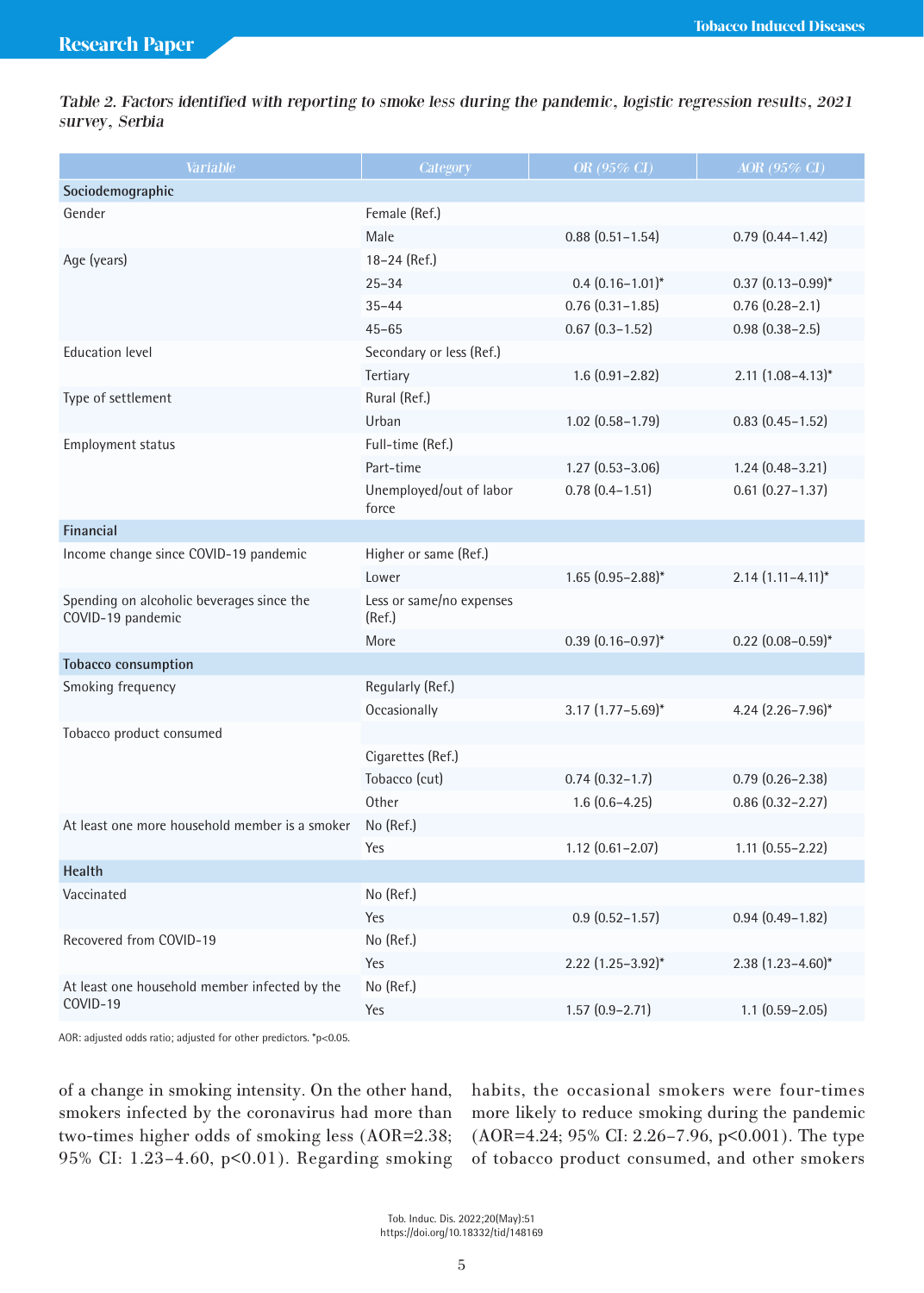among household members, were not associated with a change in smoking intensity.

# **DISCUSSION**

The vast majority of studies on the change in smoking patterns during the COVID-19 pandemic indicate the double-edged pandemic's impact on smoking intensity and cessation. The country-specific studies showed that the relation between smokers who increased smoking and those who decreased is not uniform and varies across countries. We contributed to the existing literature by measuring the number of smokers who increased/decreased their consumption of tobacco products and considering dynamic aspects of the change in smoking patterns during the pandemic. Our analysis revealed two opposite trends: the share of smokers who increased smoking intensity during the pandemic went up from 22.7% to 35.2% in parallel with intentions to cease smoking from 26.3% to 40%. The increase in the share of smokers who smoke more is probably related to the unanticipated persistence of the pandemic over 2021 and pandemic-related psychological distress and uncertainty about future financial and health well-being.

In this study, we merely focused on the behavioral, financial and physical health determinants of the change in smoking intensity rather than psychological determinants. We particularly examined characteristics of the smokers associated with improvement in smoking habits. The logistic regression analysis reveals that most sociodemographic factors do not affect the odds of less smoking during the pandemic. However, more educated smokers have higher odds to reduce smoking, similar to evidence that higher education is associated with smoking cessation<sup>9</sup>. Moreover, smokers aged 25–34 years are less likely to reduce smoking, in line with the finding that younger smokers have higher odds to quit smoking<sup>7</sup>.

The lower smoking intensity is significantly associated with income fall during the pandemic. It is in line with the theoretical premise that smoking prevalence declines with income fall due to the negative elasticity of demand for tobacco products concerning income, which is well documented in many empirical studies $23-27$ . The increase in the price of cigarettes during the pandemic also reduced the affordability of tobacco products for smokers who suffered income falls. While an increase in alcohol consumption is less unfavorable than an increase in smoking, the strong association between those two variables is confirmed<sup>12</sup>, and therefore is a matter of grave concern for public health.

The occasional smokers are more likely to reduce their smoking intensity, which is expected since they are less addicted and usually smoke at social events that were banned or restricted by the containment measures. Type of the tobacco product consumed appears as an irrelevant predictor of the change in smoking habits. It is also in line with results from our previous study that occasional smokers are more likely to quit smoking, while the type of tobacco product does not affect smoking cessation odds<sup>18</sup>. The consumption of tobacco products by the other household members is not associated with smoking intensity, which is somewhat opposite to finding that not living with a smoker increases the odds of smoking cessation<sup>9</sup>.

The health concerns were emphasized as the most influential determinants contributing to smoke reduction during the pandemic. We contribute to the literature by opting for tangible descriptors of the smokers' health concerns related to the pandemic, including vaccination, recovery from COVID-19 or cases of coronavirus infection within the household. It turns out that those smokers infected by COVID-19 are more capable of reducing their consumption of tobacco products. At the same time, other health factors do not appear as predictors of smoking intensity. A study28 assessed an association between COVID-19 vaccination and smoking status, but no previous research examines associations of change in smoking habits with immunization.

### **Limitations**

The study has some limitations and room for further improvement. We did not conduct longitudinal research; thus, dynamic changes in smoking behavior are presented only at the aggregate level, not at the level of individuals. Changes in smoking intensity are only qualitatively addressed; therefore, the study lacks quantitative information on increasing or decreasing tobacco products consumption. Eventually, we did not control the impact of health factors other than COVID-19 related, such as a history of chronic or acute illnesses.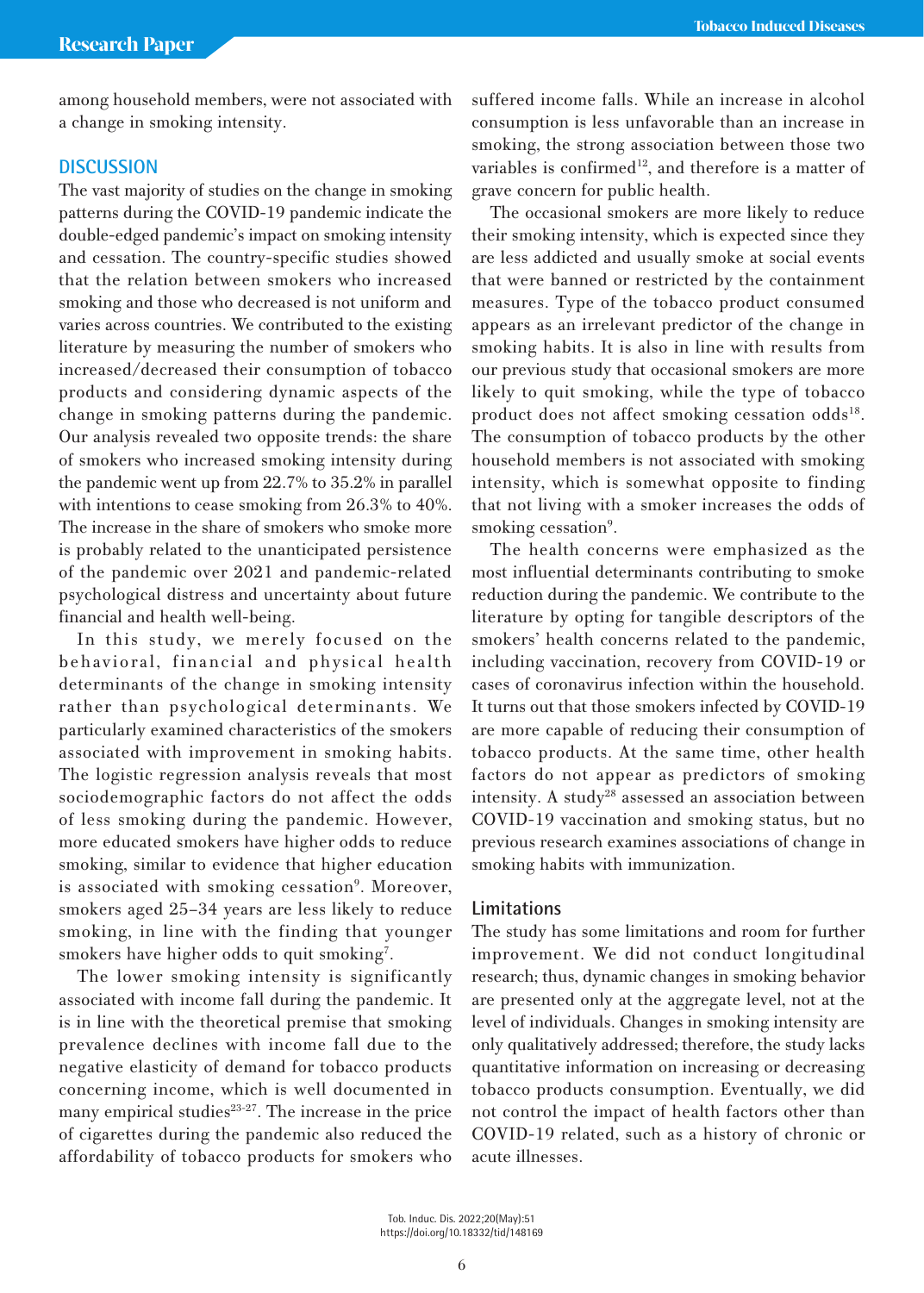# **Implications**

Overall, our study shows that the COVID-19 pandemic has worsened smoking behavior. Therefore, it is of utmost importance for policymakers to consider these findings and increase efforts to promote tobacco control policies during the pandemic, raising smokers' awareness about the severity of COVID-19 impact on smokers' health. The finding on the negative association between smoking frequency and change in smoking intensity is a strong argument supporting the smoking ban in bars and restaurants, being the location where occasional smokers usually consume tobacco products (in Serbia, smoking in bars and restaurants is still not banned). Further research on the subject will aspire to overcome existing limitations by extending the questionnaire to include additional factors that may predict smoking behavior and quantitative measures of change in smoking intensity.

# **CONCLUSIONS**

The survey on the national representative sample showed that smokers who increased their consumption of tobacco products outnumbered those who smoked less relative to their pre-COVID-19 smoking levels. The reduced smoking intensity during the pandemic was associated with higher education, income fall, occasional smoking, and recovery from COVID-19. This research highlights that tobacco control policy needs to be more proactive in creating public campaigns which demonstrate the severity of COVID-19 impact on smokers' health. Such campaigns should mainly target those groups of smokers who cannot restrain their smoking intensity. Also, it turns out that pandemic conditions hinder tobacco consumption among occasional and young smokers, probably due to reduced social interactions. This unique opportunity should be utilized to intensify smoking cessation campaigns for occasional and young smokers before they develop long-term addiction.

## **REFERENCES**

- 1. World Health Organization. The true death toll of COVID-19: estimating global excess mortality. Accessed November 25, 2021. https://www.who.int/data/stories/ the-true-death-toll-of-covid-19-estimating-global-excessmortality
- 2. Xiong J, Lipsitz O, Nasri F, et al. Impact of COVID-19 pandemic on mental health in the general population:

A systematic review. J Affect Disord. 2020;277:55-64. doi:10.1016/j.jad.2020.08.001

- 3. Patanavanich R, Glantz SA. Smoking is associated with worse outcomes of COVID-19 particularly among younger adults: a systematic review and metaanalysis. BMC Public Health. 2021;21(1):1554. doi:10.1186/s12889-021-11579-x
- 4. Umnuaypornlert A, Kanchanasurakit S, Lucero-Prisno DEI, Saokaew S. Smoking and risk of negative outcomes among COVID-19 patients: A systematic review and meta-analysis. Tob Induc Dis. 2021;19(February):9. doi:10.18332/tid/132411
- 5. Eisenberg SL, Eisenberg MJ. Smoking Cessation During the COVID-19 Epidemic. Nicotine Tob Res. 2020;22(9):1664-1665. doi:10.1093/ntr/ntaa075
- 6. Bommele J, Hopman P, Walters BH, et al. The doubleedged relationship between COVID-19 stress and smoking: Implications for smoking cessation. Tob Induc Dis. 2020;18(July):63. doi:10.18332/tid/125580
- 7. Carreras G, Lugo A, Stival C, et al. Impact of COVID-19 lockdown on smoking consumption in a large representative sample of Italian adults. Tob Control. 2021;0:1-8. doi:10.1136/tobaccocontrol-2020-056440
- 8. Gendall P, Hoek J, Stanley J, Jenkins M, Every-Palmer S. Changes in Tobacco Use During the 2020 COVID-19 Lockdown in New Zealand. Nicotine Tob Res. 2021;23(5):866-871. doi:10.1093/ntr/ntaa257
- 9. Bar-Zeev Y, Shauly M, Lee H, Neumark Y. Changes in smoking behaviour and home-smoking rules during the initial COVID-19 lockdown period in Israel. Int J Environ Res Public Health. 2021;18(4):1931. doi:10.3390/ijerph18041931
- 10. Santé Publique France. Tabac, Alcool: quel impact du confinement sur la consommation des Français? 2020. Accessed November 28, 2021. https://www. santepubliquefrance.fr/presse/2020/tabac-alcool-quelimpact-du-confinement-sur-la-consommation-desfrancais
- 11. Sidor A, Rzymski P. Dietary choices and habits during COVID-19 lockdown: Experience from Poland. Nutrients. 2020;12(6):1-13. doi:10.3390/nu12061657
- 12. Reynolds CME, Purdy J, Rodriguez L, McAvoy H. Factors associated with changes in consumption among smokers and alcohol drinkers during the COVID-19' lockdown' period. Eur J Public Health. 2021;31(5):1084-1089. doi:10.1093/eurpub/ckab050
- 13. Koyama S, Tabuchi T, Okawa S, et al. Changes in Smoking Behavior Since the Declaration of the COVID-19 State of Emergency in Japan: A Cross-sectional Study From the Osaka Health App. J Epidemiol. 2021;31(6):378-386. doi:10.2188/jea.JE20200533
- 14. Yang H, Ma J. How the COVID-19 pandemic impacts tobacco addiction: Changes in smoking behavior and associations with well-being. Addict Behav. 2021;119:106917. doi:10.1016/j.addbeh.2021.106917
- 15. Siddiqi K, Siddiqui F, Khan A, et al. The Impact of